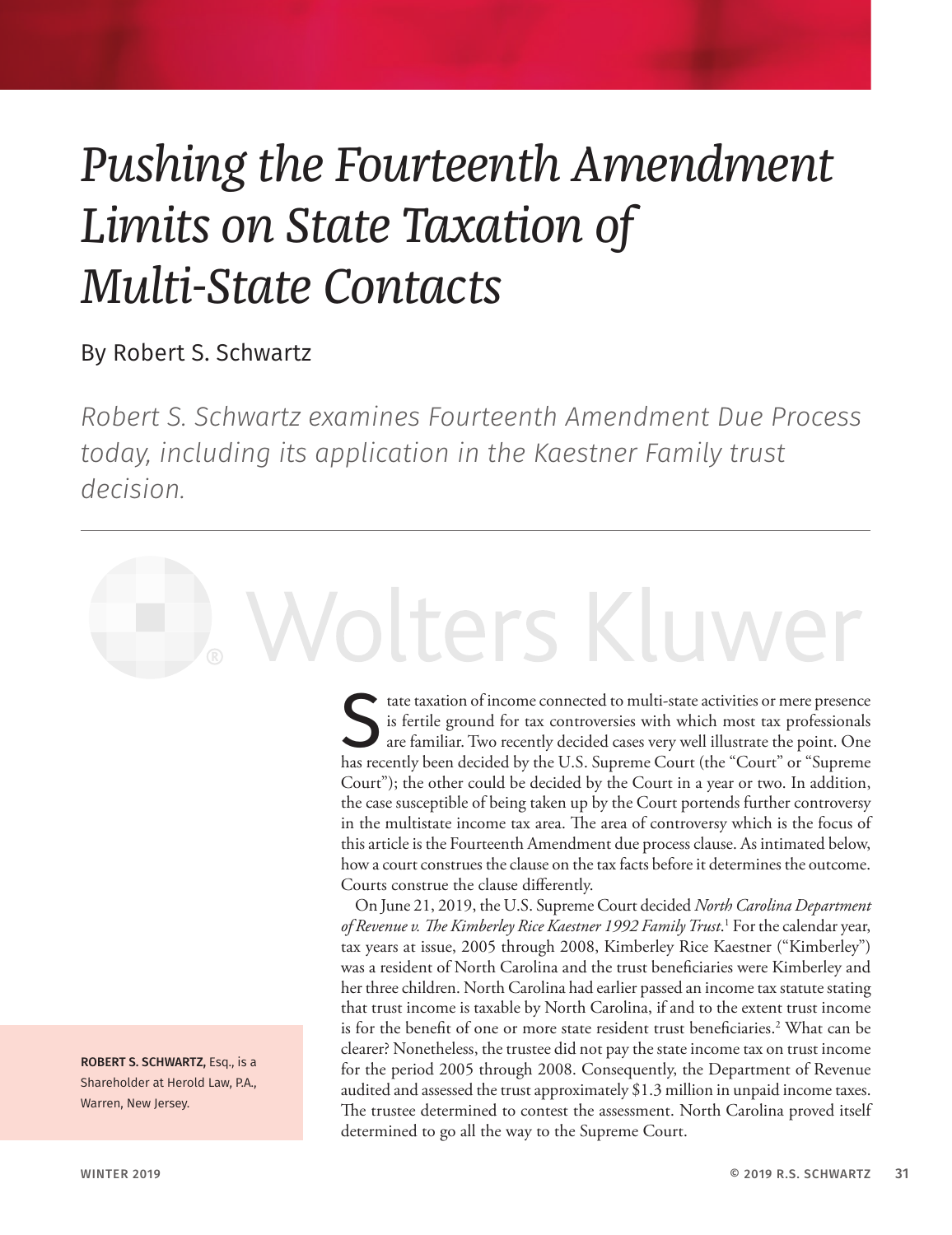By the time the case reached the Supreme Court, all the legally significant facts had been mustered *via* stipulation or findings of facts at the North Carolina State court level. Fact stipulation or findings of fact are typically critical to the outcome of multi-state activities or presence cases.

The trustee did not make any distributions to Kimberley (or children) during the period 2005 through 2008. The trust had been created by a New York resident and the trust agreement stated that the trust was governed by New York law. The sole trustee of the trust was not resident in North Carolina, but rather resident in Connecticut. The trustee maintained the trust records at his Connecticut home and/or his Manhattan law office. The trust assets consisted of investment securities. The financial custodian of these investment securities was found to be holding them through a Massachusetts office. So the Court concluded, "trust administration" occurs outside of North Carolina.

The Court held that §105-160.2 violated the Fourteenth Amendment due process clause. The clause provides: "… nor shall any state deprive any person of life, liberty, or property, without due process of law." The Court noted that in the context of state taxation of multi-state activities or presence, the due process clause limits states to exerting taxing power "that bears fiscal relation to protection, opportunities and benefits given by the state."3 The Court also looked to *Quill Corp. v. North Dakota*. 4 There the Court reasoned that the totality of its then precedents amounted to a two-step analysis to address these considerations. The first step is to ascertain whether there is "some definite link, some minimum connection between the state and the person, property or transaction the state seeks to tax." The Court followed this track.

A unanimous Court concluded, as a matter of fact and law, there was not "some definite link, some minimum connection" between trustee activities, or trust property or trust income and North Carolina. They were all judged to be located outside of protections, opportunities or benefits given by North Carolina by virtue of its being there. The Court focused on an arguable link or connection present because the trust beneficiaries had been North Carolina residents. Here the Court made ultimate findings of fact: the trust agreement empowered the nonresident trustee to distribute all, some, or none of trust income and principal among Kimberley (and children) as the non-resident trustee determined in his sole discretion. No beneficiary had a power to withdraw income or principal from the trust or to sell or mortgage his or her trust interest. Thus, no beneficiary had power or control

over trust income or corpus. These findings ended the analysis. The author did not review the parties' briefs, but assuming North Carolina made arguments in support of manifest, virtual presence of the trustee and trust property in-state *via* frequent enough computer communications to beneficiaries about trust administration and investments, the Court did not dignify these arguments by mentioning them or the facts behind them. (This is a frequent occurrence in tax litigation.) From the perspective of tax professionals' ability to make predictions about state taxation of income connected to multi-state activities or mere multi-state presence, thankfully, the Court affirmed three North Carolina lower court decisions along the trustee's long road to justice.

Along the decision's way, the Court perhaps made a telling observation in light of its inconsistent Fourteenth Amendment precedents (discussed below): "the trust made no direct investments in the state." The observation naturally points to the fact that trust investments did not include the ownership of such things as North Carolina real estate or gold bullion stored at a North Carolina location. If and to the extent the trust owned interests in publicly traded entities, that can be corporations or REITs or agricultural commodities funds or other investment vehicles, that had business locations or owned properties or rights to crops or livestock in North Carolina, which the trust likely did own, presumably had the Court spoken further, the Court would have identified these sorts of investments as "indirect" investments in North Carolina, and, hence, not a sufficient connection with the state. However, a prior Court decision casting doubt on this surmise is International Harvester.<sup>5</sup> That case involved the upholding of a Wisconsin "dividend privilege tax" requiring corporations doing business in Wisconsin to withhold and report a 2 1/2% tax on dividends declared out of earnings apportioned to company Wisconsin situs transactions and assets. More likely the Court would have had resort to the Court's Fourteenth Amendment due process precedents, including tax cases, that include the concept of a non-resident "purposefully availing" him or herself of the protections, opportunities or benefits of the state seeking tax money. Owning stock or units or what investment have you in publicly traded entities doing business or owning property or being organized under a state's business entity laws lacks a "purposefully availing" flavor. The *International Harvester* decision does not mention the "purposefully availing" criterion. Indeed the decision has a conclusive rather than a fully reasoned air about it.

The Fourteenth Amendment question that awaits resolution is the Court's answer to whether or not non-resident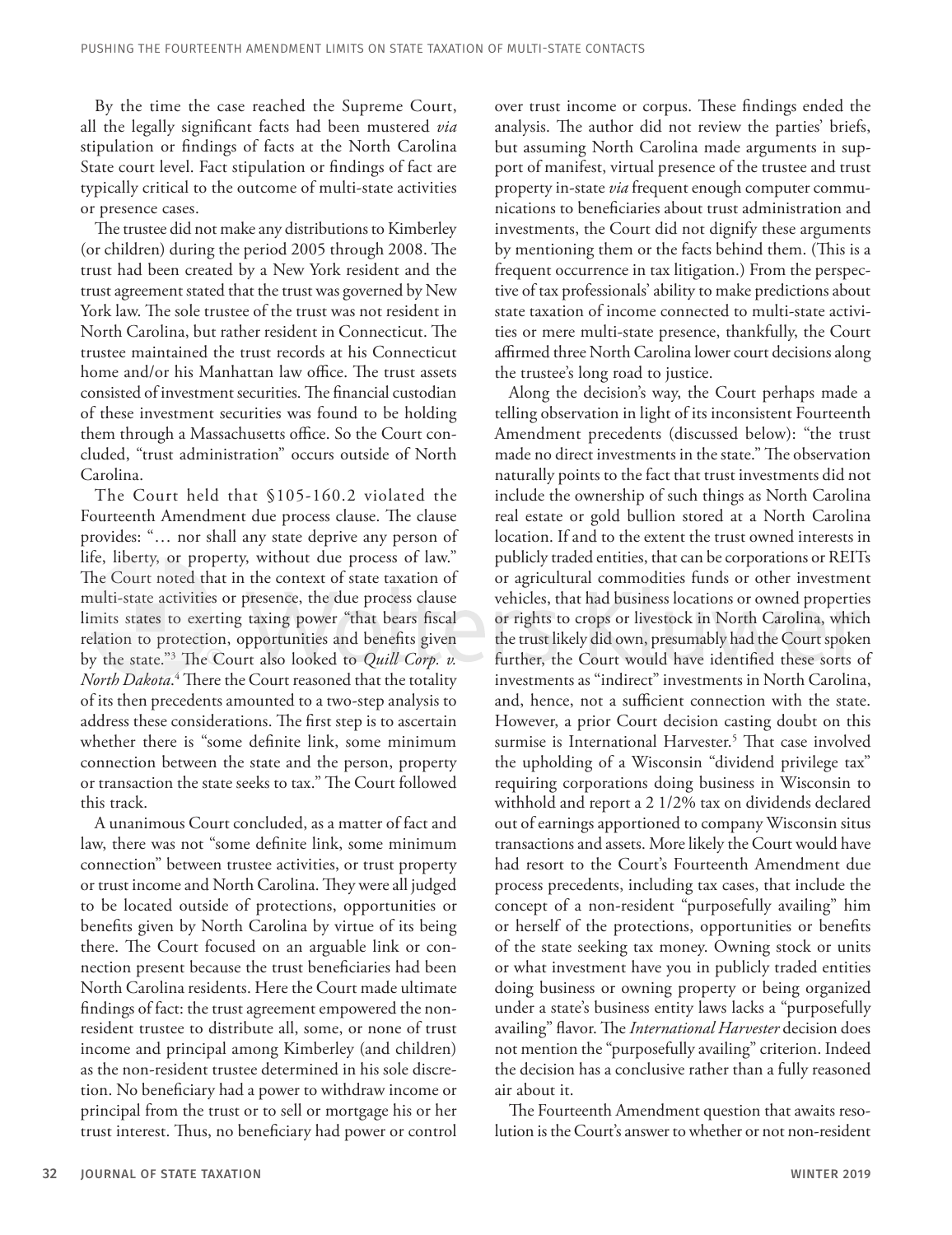individuals or trusts or other entities investing in stock of subchapter S corporations, or non-publicly traded interests in partnerships, limited liability companies or other entities doing business in a state or owning assets there, or perhaps extending to being merely organized under the state's business entity law, purposefully avail themselves of the protections, opportunities or benefits of the state by investing in non-traded entities in response to word of mouth investment opportunities, private offering circulars, or other private means. The second recent case deserves to and might eventually reach the Court because of this question as well as, surprisingly to many, the fact that the judge found the Court's "unitary business operations" concept irrelevant to the case.

*Goldman Sachs* involves a New York City general corporation tax ("GCT") assessment of approximately \$4,000,000 against Goldman Sachs Petershill Fund Offshore Holdings (Delaware) Corp. (the "Petitioner") for calendar year 2010. $\rm ^6$  The assessment arose out of the audit of one Petershill U.S. IM Master Fund, L.P. (the "L.P.") of which the Petitioner was an approximately 89% passive limited partner. Petitioner reported its share of L.P. income and expenses to the city and paid 2010 GCT taxes, but it did not report its share of the L.P.'s sale of a 9.99% passive member interest in one Claren Road Asset Management, LLC ("Claren Road"), an alternative investment bought by the L.P. three years earlier, to an unrelated third party. Petitioner's share of the L.P.'s sale gain was approximately \$54 million.

As noted above, fact stipulation or findings of fact are typically critical to the outcome of multi-state activities or presence cases. The following findings of fact were made by the ALJ:

- Petitioner served as a Delaware "blocker corporation" for its two shareholders. They were non-New York, probably non-U.S., limited partnerships taking in money from foreign investors for the purpose of investing in closely held investment management companies located in the United States.
- The L.P. was organized, as was Petitioner, to facilitate the offshore partnerships' investments in investment management companies located in the United States.
- The offshore limited partnerships' investment manager (and apparently the L.P.'s as well) was an England and Wales corporation doing business in London and a subsidiary of Goldman Sachs Group, Inc.
- Neither Petitioner nor the L.P. conducted any business activities in New York. The London based investment managers of the offshore limited partnerships had one meeting in the city with Claren Road personnel related to deciding to invest in Claren Road.
- Neither Petitioner nor the L.P. owned any tangible property in New York.
- Neither Petitioner nor the L.P. had any employees located in New York.
- The only interest Petitioner owned in the L.P. was an approximately 89% passive limited partner interest; apparently Petitioner did not have or exercise control over the L.P.
- Neither Petitioner nor the L.P. (which owned a 9.99% member interest in Claren Road) "engaged in any other transactions [besides ownership]" with Claren Road. Neither Petitioner nor the L.P. nor any Goldman Sachs affiliate participated in the management, control or day-to-day operation of Claren Road.
- During 2008–2010 Claren Road was doing business in the city.
- The parties stipulated that neither the offshore investment limited partnerships, nor Petitioner, nor the L.P., nor Claren Road had publicly traded ownership interests.
- The parties stipulated that neither Petitioner and Claren Road nor the L.P. and Claren Road were part of a "unitary business operation." In other words, neither Petitioner's nor the L.P.'s businesses were inter-related to, integrated with, or interdependent on the business activities of Claren Road. Claren Road was a completely independent operation managed and operated by unrelated persons for the benefit of themselves and passive investors in Claren Road.7

The ALJ held that the city's GCT assessment did not violate the Fourteenth Amendment due process clause. The clause provides: "… nor shall any state deprive any person of life, liberty, or property, without due process of law." The ALJ recognized that the Court's due process clause precedents limit the city to imposing taxes "that bear fiscal relation to protection, opportunities and benefits given by the [city] … to activities or transactions [or assets located] within the [city]." The ALJ recognized that the Court's precedents apply a two-step analysis.

The first step is to ascertain whether there is "some definite link, some minimum connection, between the state and the person, property or transaction the state seeks to tax." The ALJ held that Claren Road's city activities for the benefit of Petitioner (among other investors in the L.P. that had in turn invested in Claren Road) and for unrelated investors in Claren Road, coupled with Petitioner's indirect investment therein, established "some definite link, some minimum connection" between the city and Petitioner. This conclusion is questionable since the decision recognizes Petitioner as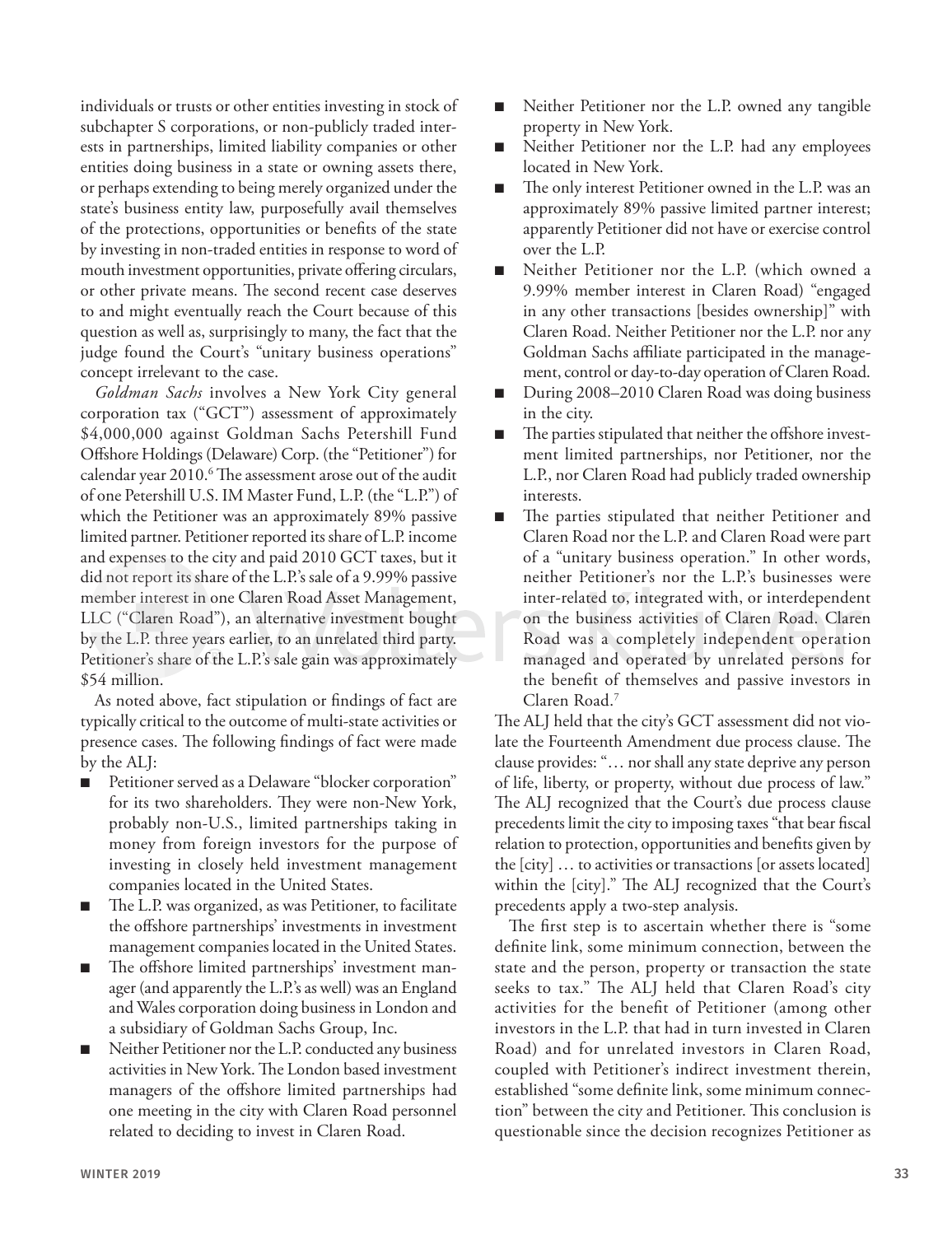a non-resident entity and acknowledges Petitioner did not own or lease property or engage in transactions in the city (other than indirectly owning an 8.89% interest in Claren Road—a fact the court characterized as a "transaction").

The ALJ proceeded to the second step. The second step is to ascertain whether a non-resident's "income attributed to the [taxing jurisdiction] is rationally related to values connected with the taxing [jurisdiction]." ALJ concluded that Petitioner failed to provide evidence that any "extraterritorial value" was being taxed, *i.e.*, that the city was taxing gain that arose from assets, activities, or transactions outside of the city. Yet Petitioner did, importantly to appeal, get into the record that the due diligence into and decision to invest in Claren Road took place in London, the L.P.'s oversight of the investment on a regular basis took place in London and the decision to sell took place in London.

Nevertheless, the ALJ found that the city provided protection, opportunities or benefits to Claren Road's city-centered activities and transactions that had resulted in value creation for Petitioner measured by the gain from the L.P.'s sale of its Claren Road interest. The ALJ relied primarily on *International Harvester Co.*, cited above. Although the dividend amounts paid by the corporation in *International Harvester* to shareholders were 2% to Wisconsin residents and 98% to non-residents, the Court reasoned that Wisconsin had still provided "protection and benefits to appellant's corporate activities and transactions in the state." Accordingly, Wisconsin was entitled to impose a tax on the corporation as it "fairly measured the benefits the shareholders have received from the corporation's Wisconsin activities." In the course of upholding the tax on the corporation, the Court, in what today the Court can readily describe as *dicta*, stated that a dividend tax directly on the shareholders likewise would pass muster. The ALJ drew upon the *dicta* and concluded that Petitioner had received a similar kind of value derived from the city as the dividend recipient shareholders of International Harvester derived from Wisconsin, assuming Wisconsin had imposed tax directly on them *in lieu* of its withholding taxation scheme.

The *Kaestner* and *Goldman Sachs* cases share in common the same Fourteenth Amendment considerations and fundamental analysis. The first case voided a tax assessment with respect to income generated by investment activities outside of North Carolina, but for the benefit of North Carolina residents. The second case sustained a tax assessment with respect to investment activities outside

of New York, *i.e.*, the purchase and sale of a minority interest, for the benefit of a person resident outside of New York. However, arguably Petitioner's taxable gain was generated inside New York in that Petitioner's gain arose from its purposefully availing itself of an investment in Claren Road, an entity with known New York City activities. Given other Supreme Court's precedents, such as *Hanson v. Denckla*,<sup>8</sup> only that court can bring some clarity and order. (The *Hanson* decision is cited in the *Kaestner* decision.)

In *Hanson*, the Court reiterated that personal jurisdiction, in the case by Florida courts, must be supported by minimum contacts, which meant that the three defendant/ Delaware institutional trustees must have purposefully availed themselves of the privilege of conducting activities in Florida thereby taking advantage of the benefits and protections of its laws. The minimum contacts test, however, was not satisfied because the trustees did not transact any business in Florida, nor did they have offices or administer trusts or hold assets there, nor did they solicit any business from Florida consumers of institutional trustee services, nor otherwise did they exercise privileges in the state. For purposes of *in rem* jurisdiction the Court found as a fact, similar to *Kaestner*, that the securities constituting the trusts' corpus were held in Delaware. The Court did not consider income paid by the trustee of one of the trusts, an *inter vivos* trust, to its beneficiary domiciled Florida as conferring upon the Florida courts either *in personam* or *in rem* jurisdiction on that trust. Several of the Court's earlier due process taxation cases are cited in the decision.

Later, *Shaffer v. Heitner*<sup>9</sup> employed the same minimum contacts approach as *Hanson v. Denckla* to the issue of whether the Delaware courts had jurisdiction over individual officers of Greyhound Corp., a Delaware corporation, in respect of a shareholder derivative action alleging breaches of fiduciary duties. The Court accordingly reasoned the fact that a Delaware statute provided stock in Delaware corporations has Delaware presence does not in and of itself pass Fourteenth Amendment muster. In its fact finding the Court found no executives had contacts with Delaware as they lived in and worked in distant states. The Court held the executives had not purposefully availed themselves of the privilege of conducting activities within Delaware by accepting awards of compensatory shares of Greyhound Corp. and options to buy shares and holding those intangible properties. The Court also held executives had not purposefully availed themselves of the protections and benefits of Delaware law by taking jobs with Greyhound Corp.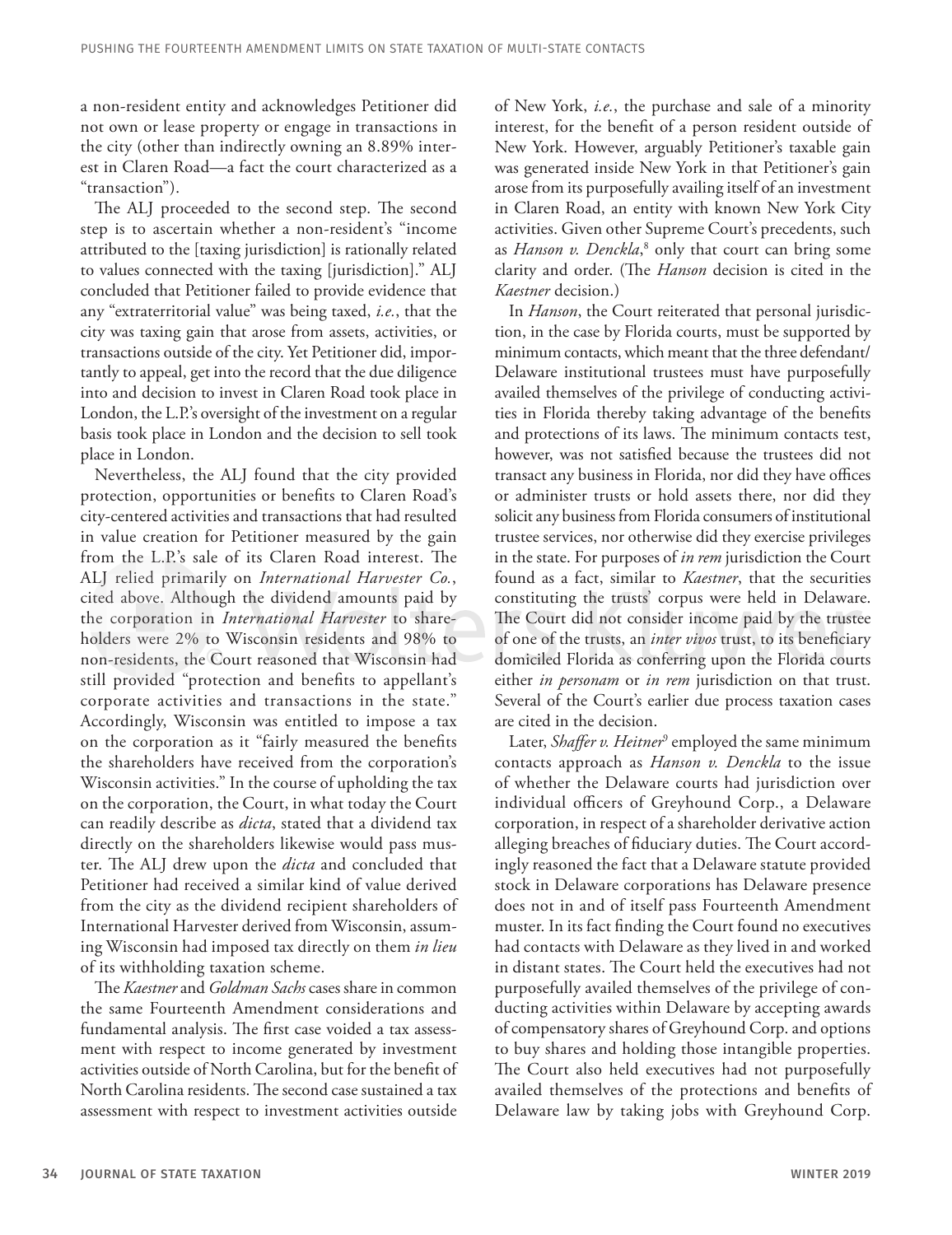Obviously, the *International Harvester* decision tacks another way for it arguably stands for the proposition that income received by a non-resident with respect stock of an entity found to be present in-state may be constitutionally taxed by the state, notwithstanding the taxpayer's out-of-state only presence, apparently an absence of purposefully availing, and no minimal contacts.

In any event, returning to *Kaestner* and *Goldman Sachs*, it is not hard to imagine the Court at least clarifying that the Fourteenth Amendment as applied to state taxation of trust income or corpus calls for a *sui generis* approach specific to non-business operation kinds of trusts, as the concurring opinion in *Kaestner* strongly suggests. Making a distinction on that basis at least plausibly sidesteps contradictions. The Petitioner has appealed to a higher New York court. Will it be determined to go all the way to the U.S. Supreme Court? Will that court take the case? Time will tell.

Meanwhile, the Supreme Court's decision in *South Dakota v. Wayfair, Inc*. *et al.*, 10 giving states and local governments the green light to impose sales tax collection and payment obligations on remote businesses selling to customers resident in-state, even though the business has only virtual, but not historically understood "physical" presence, has raised prospects for states to impose income taxes on those businesses as well. The ALJ in the *Goldman Sachs* case discusses *Wayfair* as supportive of city GCT taxation. However, while *Wayfair* removed the Court's prior "dormant" Commerce Clause bar of taxpayer physical presence, and reflects considerable rationale in support, it does not discuss Fourteenth Amendment limits, instead simply concluding: "It is settled law that a business need not have physical presence to satisfy the demands of due process." The Court then cites *Burger King Corp. v. Rudzewicz*, 11 a Florida long arm statue case, as coincidently was *Hanson v. Denckla*, where the Court, reversing the 11th Circuit, upheld Florida court jurisdiction over a Michigan franchisee of Miami based Burger King. The litigation's substantive dispute was over breaches of the franchise agreement. The key, ultimate finding of fact was Mr. Rudzewicz had "purposefully directed" himself to Burger King in Florida through signing the franchise agreement stating Florida law governs and a course of dealings with Miami headquarters. Consequently, the Court held he had "purposefully availed himself of the protections and benefits of Florida's laws."

Anecdotal evidence from practice indicates some states and municipalities are moving forward with ideas

and others with efforts to impose apportioned income taxes on remote sellers, in some cases notwithstanding P.L. 86-272, or because they don't impose income taxes on a net income basis.12 For example, in Corporation Tax Bulletin 2019-04 (Sept. 30, 2019) Pennsylvania's revenue department sets forth its position that under *Wayfair, inter alia,* a rebuttable presumption of due process presence arises for corporate net income purposes, assuming a remote corporation has in-state sales exceeding \$500,000 regardless of the absence of virtual presence.<sup>13</sup> In such cases, the department warns—a taxpayer must file the corporate tax return. The bulletin recognizes that P.L. 86-272 could bar Pennsylvania from actually collecting its corporate tax, assuming the only business activities of a remote seller in-state consist of solicitation of orders for approval at an out-of-state location and fulfillment by shipment or delivery from outside the state. At least agent audit work is being drummed up concerning those who heed the warning.

*State taxation of income connected to multi-state activities or mere presence is fertile ground for tax controversies with which most tax professionals are familiar. Two recently decided cases very well illustrate the point.* 

In addition, the Multistate Tax Commission and their signatory states are currently in the process of updating their July 27, 2001, statement on practices. Upon information and belief, they are doing so with an eye toward concluding, that if an in-state customer interacts with a remote business's website, the business will have engaged in non-protected activities in the state, and therefore falls outside of P.L. 86-272's net income taxation bar. Interaction appears to extend to a seller's website that transmits software code stored on a customer's computer to facilitate interactions between a customer and remote seller, *i.e.*, "cookies." This extension is actually the position taken by Massachusetts under the heading of "physical presence" in its controversial pre-*Wayfair* sales tax regulation, 830 CMR 64H.1.7 (effective October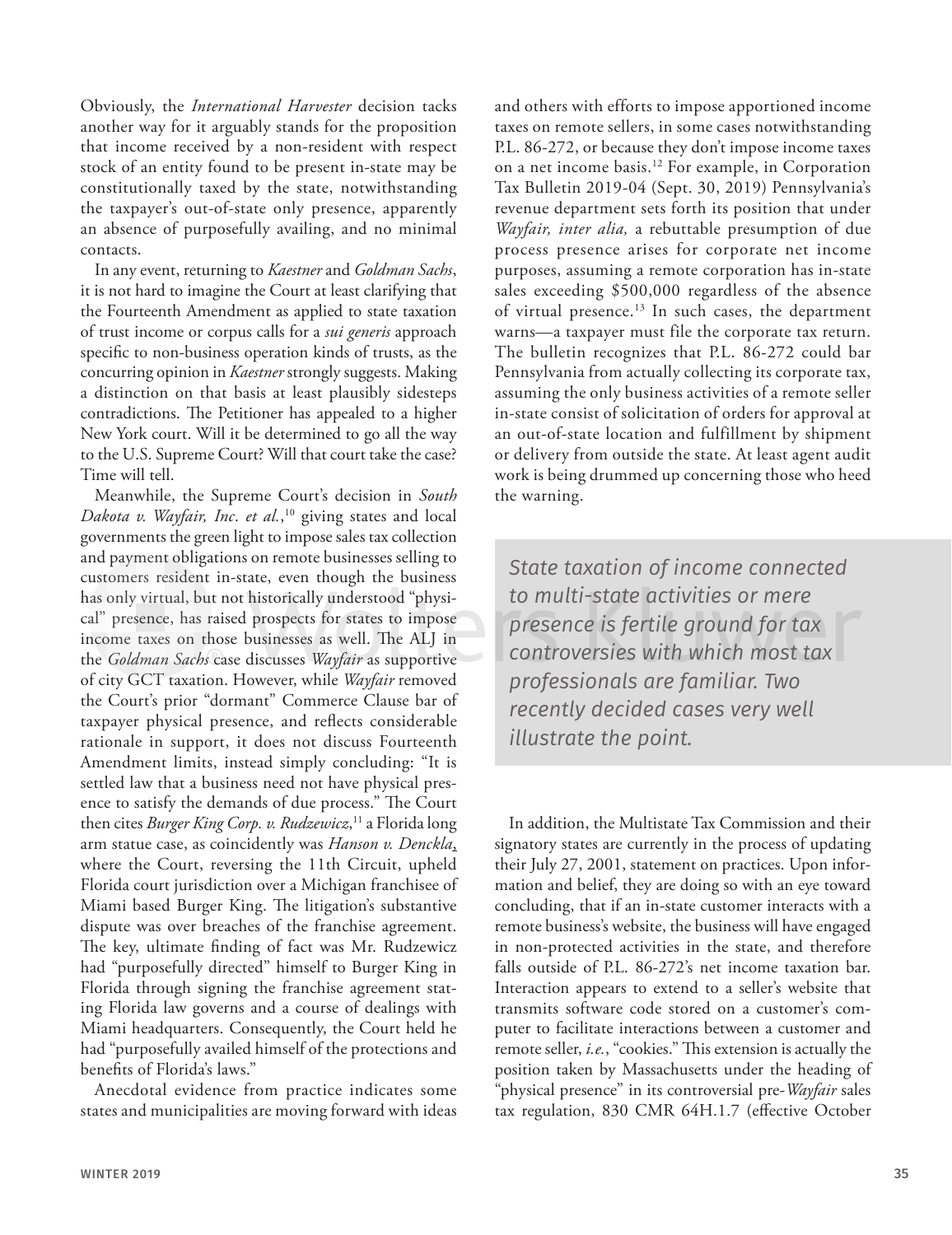1, 2017), despite *Wayfair's* not certain to occur change to U.S. Constitutional limitations nine months later by adoption of a "virtual presence" test. All well and good, but has a given remote vendor purposefully availed itself of the protections, opportunities or benefits of the state? What if it engages a third party vendor also remote to the state for writing the software code, and which vendor also has access to whatever the customer information the software code generates? The overall multistate taxation situation is heating up for new controversies in the not too distant future. The competing arguments will be based in large part upon indistinct and inconsistent Court precedents concerning the Fourteenth Amendment due process clause.

At rock bottom of Fourteenth Amendment due process law is the seminal case of *International Shoe Co. v. Washington*, 14 where the rivers meet of state court jurisdiction over and state taxation of non-residents. The questions for decision were (1) whether, within the limitations of the due process clause of the Fourteenth Amendment, a Delaware corporation, had, by its activities in the State of Washington, rendered itself amenable to proceedings in the courts of that state to recover unpaid contributions to the state unemployment compensation fund exacted by the Washington Unemployment Compensation Act, and (2) whether Washington could exact those contributions consistently with the due process clause. The corporation had no office in Washington nor did it maintain a stock of merchandise there nor did it make contracts either for sale or purchase of merchandise there. However, during the tax years from 1937 to 1940 it employed 11 to 13 Washington residents whose principal activities were confined to Washington. They were compensated by commissions based upon the amount of their sales. In addition, the corporation supplied the salesmen with the line of shoe samples to display to prospective purchasers. On occasion, they rented sample rooms for exhibiting samples in business buildings or rooms in hotels. Overall, the Court found their in-state activities resulted in a large

#### volume of interstate business in the course of which the corporation had received the benefits and protection of the laws of Washington, namely at least the right or privilege to employ labor there. The Court held: "It is evident that these operations establish sufficient contacts or ties with the state of the forum to make it reasonable and just, according to our traditional conception of fair play and substantial justice, to permit the state to enforce the [tax] obligations which appellant has incurred there … [and] appellant's 'presence' there for purposes of [the] suit [is] the taxable event by which the state brings appellant within the reach of its taxing power. The state thus has constitutional power to lay the tax and to subject appellant to a suit to recover it."

Recently Arizona has filed an action against California on the basis of the Court's original jurisdiction as provided for in Article III, Section 2.<sup>15</sup> The complaint is the California Franchise Tax Board is enforcing an \$800 per year "doing business" tax against non-resident limited liability companies, limited liability partnerships and corporations who own membership interests in limited liability companies doing business in California. Arizona and numerous *amici curiae* have filed briefs to the effect the Court must or should take the case, and further arguing, under the heading of why, such substantive matters that California's imposition and collection of the tax against non-resident entity members violate Fourteenth Amendment due process law. California has filed an opposition brief stating the subject matter is not proper for a state against state lawsuit, but rather impacted nonresident entity limited liability company members must each pursue its own lawsuit because due process and other arguable issues do not admit of blanket judicial resolution. For example, there might be due process outcome difference depending upon whether a California limited liability company is member managed or manager managed. If the Court accepts this case, it is possible that some, all or none of the Fourteenth Amendment due process issues discussed in this article will be settled by the Court.

#### ENDNOTES

- <sup>1</sup> *North Carolina Department of Revenue v. The Kimberley Rice Kaestner 1992 Family Trust*, U.S. Supreme Court, No. 18-457, June 21, 2019.
- <sup>2</sup> N.C. Gen. State. Ann. §105-160.2.
- <sup>3</sup> *Wisconsin v. J.C. Penney Co*., SCt, 311 US 435 (1940). <sup>4</sup> *Quill Corp. v. North Dakota*, SCt, 504 US 298 (1992). The Quill decision's holding that the taxpayer's contacts with North Dakota were sufficient minimum contacts is consistent with *International Shoe Co. v. Washington*, SCt, 326 US 319 (1945) (discussed later), but the Court went

one step further. It held that "In 'modern commercial life' it matters little that such solicitation is accomplished by a deluge of catalogs rather than a phalanx of drummers: The requirements of due process are met irrespective of a corporation's lack of physical presence in the taxing State. … In this case, there is no question that Quill has purposefully directed its activities at North Dakota residents, that the magnitude of those contacts is more than sufficient for due process purposes, and that the use tax is related

to the benefits Quill receives from access to [customers in] the State." The Court reasoned, "…we have held that if a foreign corporation purposefully avails itself of the benefits of an economic market in the forum State, it may subject itself to the State's *in personam* jurisdiction even if it has no physical presence in the State. Comparable reasoning justifies the imposition of the collection duty on a mail-order house that is engaged in continuous and widespread solicitation of business within a State."